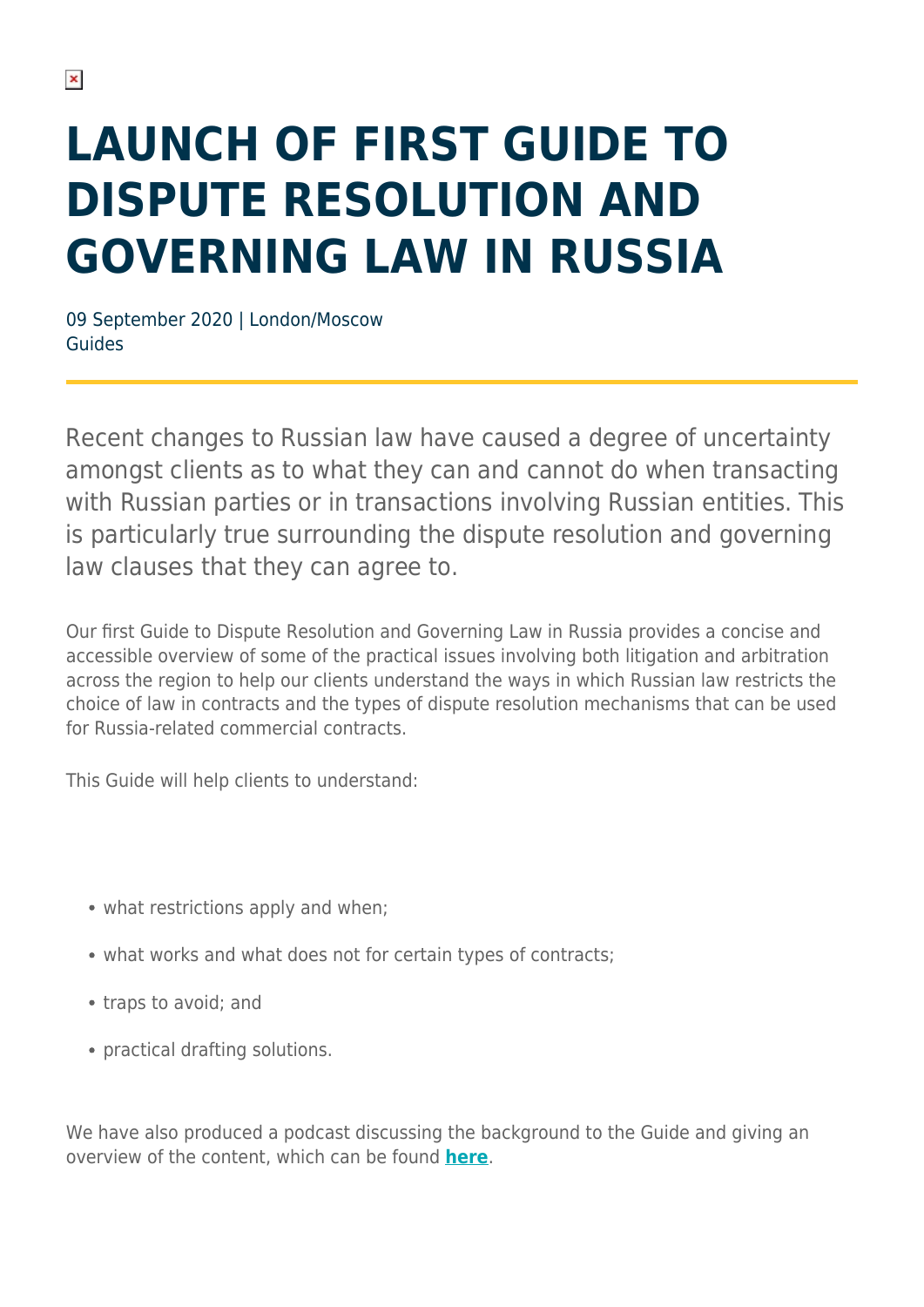The Guide has been compiled by our Russia-focused disputes specialists, led by Alexei Panich, Nicholas Peacock, Maria Dolotova, Elena Zimovchenko and Olga Dementyeva.

Please click **[here](https://sites-herbertsmithfreehills.vuturevx.com/20/21553/landing-pages/dispute-resolution-and-governing-clauses---russia---september-2020.pdf)** to preview this publication.

To request a copy of the guide, please email **RussiaDisputeResolutionGuide@hsf.com.**